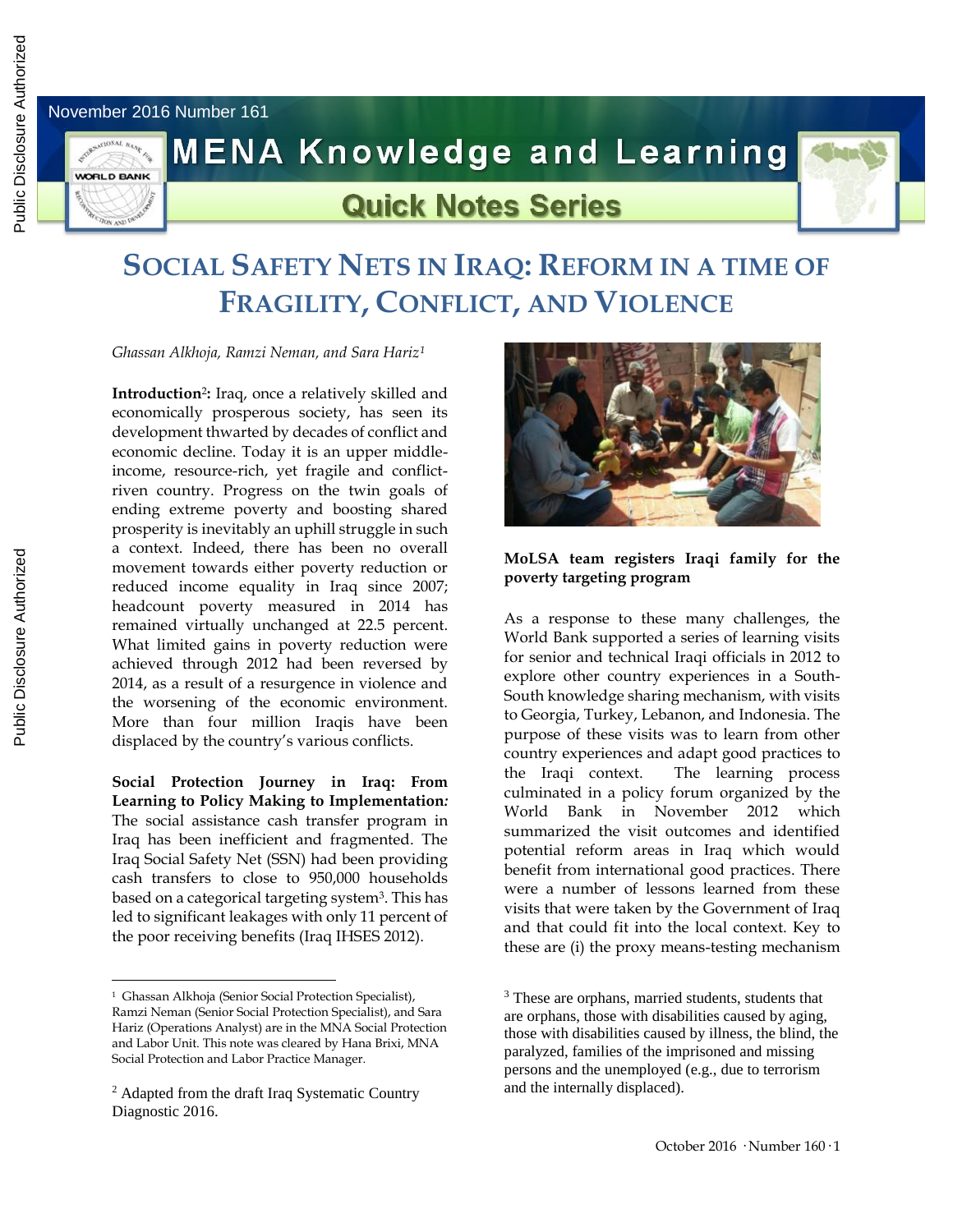employed in Georgia; (ii) the robust technology and conditional cash transfer programs of Turkey; (iii) the social workers component from the national poverty targeting program in Lebanon; and (iv) community driven and local development aspects in Indonesia.

The learning process led to the development of the new Social Protection Law (Law 11 of 2014), which came into effect in April 2014, and which established the Social Protection Commission to manage social assistance in Iraq. This quick passage of the law was possible because of a key best practice: government officials sat down with members of parliament to draft the law, along with senior advisors from the Council of Minister and from the Shura Council, and with advisory support from the World Bank team. Thus, international experience were infused with local context, and a stakeholder-inclusive development model. This mechanism is now being applied in Iraq for the development of the new social insurance legislation.

The new Social Protection law, at its core, established poverty as the main eligibility criteria for cash transfer (and overall social assistance), replacing the ineffective categorical targeting with a more efficient method, adopting proxy means-testing and geographical targeting, and placing emphasis on social workers as the engine behind identifying the poor, and subsequently supporting human capital investment through proper case management.

The process did not stop at passing the law. In November 2014, the World Bank convened the Social Protection Strategic Discussions for Iraq, where the Iraqi delegation led by the Minister of Labor and Social Affairs agreed on the Iraq Social Protection Strategic Roadmap 2015-2019. The Framework was developed within an inclusive process that gathered senior officials from key ministries in Iraq, including Ministry of Labor & Social Affairs, Ministry of Planning, Ministry of Finance, civil society, parliament, and other related organizations.

The vision of the Framework is to have "a comprehensive social protection system for Iraq covering social safety nets, social insurance, and labor market policies". For SSN specifically, the vision is to "An efficient Social Protection Commission responsible for Social Safety Nets programs, adopting a scientific targeting approach based on clear criteria that improves inclusion of the poor and vulnerable individuals and households, while coordinating with the relevant governmental and non-governmental institutions in Iraq". The involvement of parliamentarians and the leadership and presence of the Minister and senior Prime Minister Advisors in this event ensured the highest level of ownership and political support to the process. The Roadmap is now being implemented along its three main pillars, and is an umbrella piece for overall social protection policies in Iraq.

**Social Workers: A Pillar on the Front Lines of Poverty Reduction in Iraq:** The Ministry of Labor and Social Affairs started the process of implementing the new law and the Social Protection Strategic Roadmap. In November 2015, the World Bank social protection team initiated the Iraq Social Protection Support Program Phase I, a technical assistance project (with support from UK DfID and the Government of Japan) with overall objectives to support social protection reforms more broadly, including support to targeting and the development of a welfare database supported by social workers.

The move from categorical targeting to poverty targeting makes it necessary to identify the welfare status of households. The use of Proxy Means-Testing (PMT) targeting method, utilizing data from Iraq's excellent household surveys (2007 and 2012), meant that a strong team of social workers would be needed to undertake the household visits. MOLSA received approval, as part of the 2016 budget, to hire close to 1,300 social workers, along clear and transparent criteria, and conducted extensive competitive interviews and selected the best amongst the applicants. This is an important factor and lesson learned: the hiring process was merit-based and highly competitive, tapping into a large reserve of educated youth, and who had a strong desire to work in the social sphere. Making such a recruitment take place, away from prevailing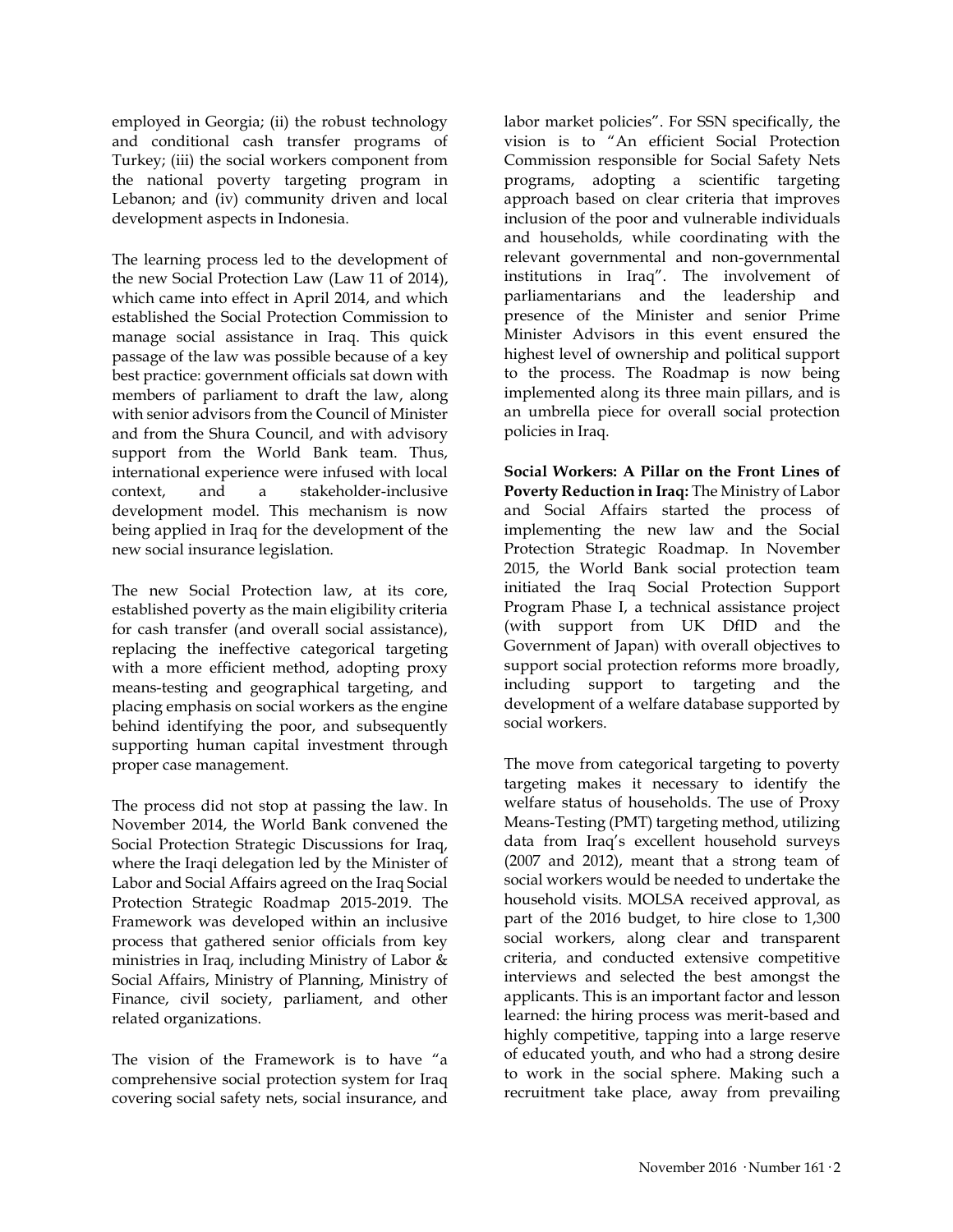civil service traditional hiring practices (with political interventions), required strong support from the minister, who had to weather political pressures to ensure the right recruitment was taking place.

The role of social workers is critical in a delicate environment governed by fragility and conflict such as Iraq. Technically, their role exceeded data collection. They are expected to undertake case management devise intervention plans linked to human capital preservation and investment, and follow-up with each household to support graduation from poverty, and eventually towards activation in the labor market.

The more important aspect is the social integration function entrusted to social workers in Iraq. They will interact with people of all backgrounds. They will emphasize the government's efforts to improve service delivery in an attempt to reinstitute trust between citizen and state. They will help promulgate a message of social reconciliation and national cohesion, and work on integrating the marginalized and the destitute. Recognizing the importance of investing in social workers, the World Bank team dedicated a key component of its support program to the empowerment of social workers, focusing on capacity building and skills development.

**Capacity Building: Equipping Social Workers with Knowledge, Skills, and Attitude***:* As a first step in developing the social worker program, MOLSA asked the World Bank to build the capacity of a core group of social workers, to move them from the more mundane form-filling processes. Social workers had not yet perceived the strategic role that they might be able to assume. The World Bank team designed a structured five day training program to support this group of over 80 core social workers. The objective of the training was to help social workers realize the importance of their role which transcends beyond simple filling out of questionnaires towards reaching out to households in a process of case management, thus influencing positively the life spectrum of the family. Social workers were to understand that they were catalysts for change. It is

important to note that the selection of the 80 core social workers also followed a very rigorous process, with very clear criteria to identify these candidates, who will not only be the trainers for the rest of the social workers, but also the catalysts for change.

The training program consisted of two parts: : (i) "master trainer" capacity development for the 80 core social workers, which was very interactive and "role-based"; and (ii) the development of the Social Worker Operational Manual and a Training Guide. Four intensive training sessions were delivered in April and May 2016. Right after these sessions, the core master trainers started the process of providing the training to all social workers across governorates, using the detailed manual and guide developed by the World Bank in English and Arabic. The social worker program was launched formally in Baghdad on August 9, 2016, with presence of the Minister, parliament members, civil society, and international organizations.

**Cash Transfers: Expanding Coverage, Reducing Leakages:** The 1,300 social workers hired by MOLSA have been very instrumental in the implementation of the new PMT targeting program. From September to December 2015, they surveyed all pre-Law 11/2014 beneficiaries, and a significant number of households were found ineligible under the new law (around 43 percent). This was a necessary first step in the process, essentially to clean up the current roster of beneficiaries, and to free up resource for the newly covered beneficiaries under the new criteria. In early November 2016, the Council of Ministers took the decision to exclude the ineligible beneficiaries and redirect the sources towards new coverage. The approval of the Council of Ministers was a necessary step to ensure highest level political support to the reforms. With the launch of the new PMT program in April 2016, around one million households have applied (through an online application process), of which about 750,000 were assessed to be eligible for household visits. Eligibility was undertaken through documentary verification, but most importantly through online checking of potential income and asset ownership database, such public sector